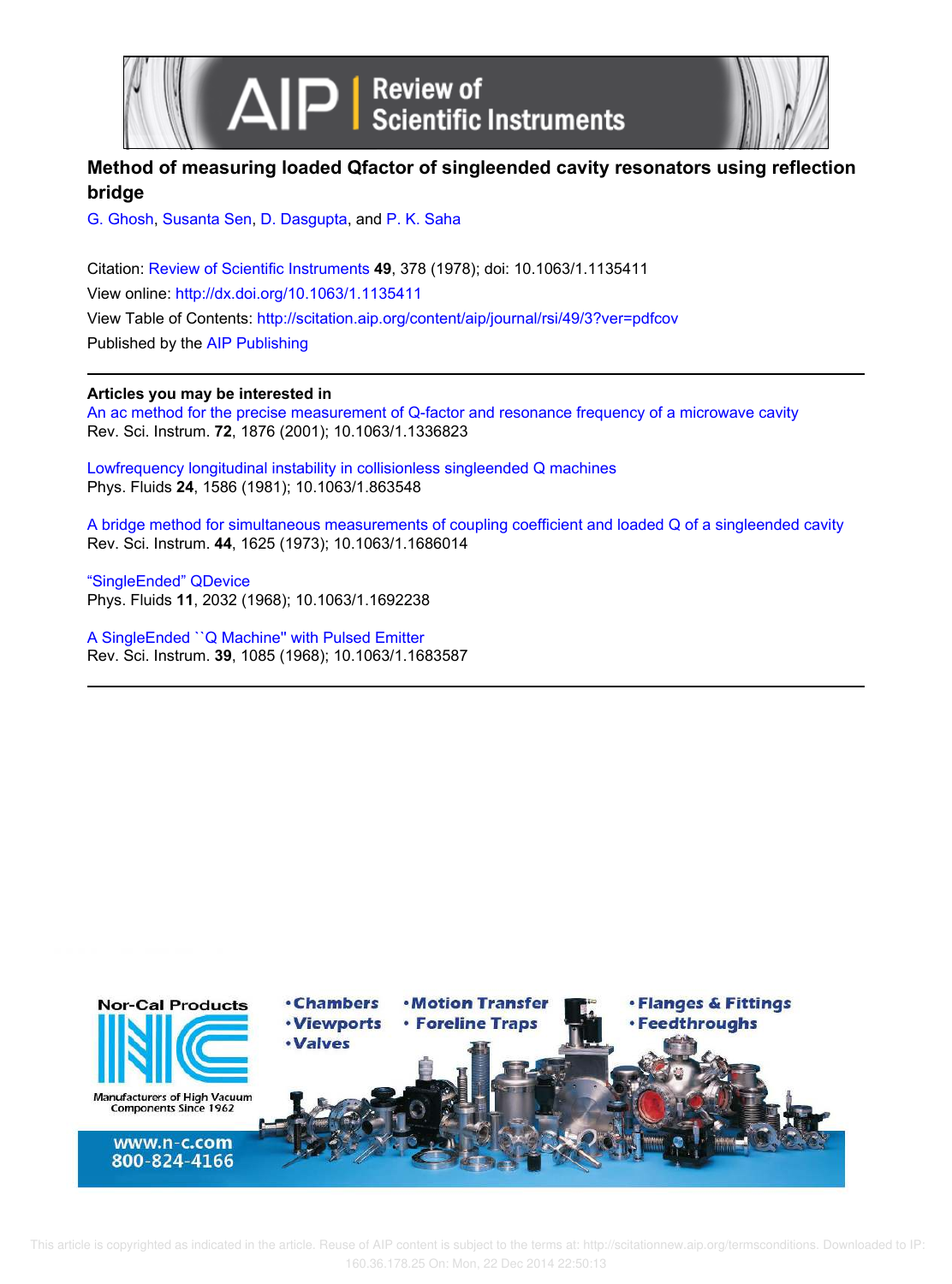# **Method of measuring loaded Q -factor of single-ended cavity resonators using reflection bridge**

G. Ghosh, Susanta Sen, D. Dasgupta, and P. K. Saha

*of Radio Physics and Electronics. University College of Technology.* 92 *Acharya Prafulla Chandra Road. (alel/lta-700 009. Indlll* 

(Received 12 October 1977)

A bridge method of determining the loaded *Q* -factor and coupling coefficient of single-ended cavity resonators is described. The measuring system consists of a hybrid-T or "magic T" bridge with one of the collinear arms terminated by the cavity and the other by a precision attenuator followed by a variable precision short. The experimental procedure essentially measures the reflection coefficient of a cavity resonator as a function of frequency by balancing the bridge, using an oscillator with variable frequency amplitude modulation as the source.

#### **INTRODUCTION**

The methods of measuring Q-factors of reflection cavities can be broadly divided into two categories-(a) dynamic methods and (b) impedance measurement methods. The dynamic methods which use swept frequency sources are particularly suitable for high  $Q$  measurements where residual instability of the signal source creates serious problems. The transient decay method avoids this problem but the measurement of short time intervals becomes progressively difficult as the Q-value decreases.<sup>1</sup> The methods of impedance measurement require a stable frequency source as an appreciable period of time is necessary for accumulation of data. Of these the method where the VSWR of the cavity is measured as a function of frequency is perhaps the most used one.

In all these methods one has to identify the halfpower points on both sides of resonance. In the case of cavities where accurate location of these points is difficult these methods are not suitable. Such problems were faced with low-Q post-coupled Gunn oscillator cavities and were solved by developing a method where determination of the half-power points would not be essential. This method, in which the reflection coefficient of the cavity is determined as a function of frequency by a reflection bridge arrangement has a number of advantages over the reflectometer technique<sup>2,3</sup> particularly for low-Q cavities with very small or large coupling factor, and is equally suitable for highly overcoupled or undercoupled high- $Q$  cavities. Some experimental results obtained with a few cavities are presented. Finally the accuracy of the method is also discussed.

# **I. THEORY**

The reflection coefficient of a one-port cavity resonator near resonance is given by4

$$
\Gamma(\omega) = (\Gamma_0 - jQ_L\delta)/(1 + jQ_L\delta), \qquad (1)
$$

where  $Q_L$  is the loaded Q-factor,

 $\delta = 2\Delta\omega/\omega_0$ ,  $\omega = \omega_0 \pm \Delta\omega$ ,

 $\Gamma_0$  is the reflection coefficient at resonance =  $({\beta} - 1)/$  $({\beta} + 1)$ .  ${\beta}$  is the cavity coupling factor =  $Q_U/Q_E$ , and  $Q_U$ ,  $Q_E$  are the unloaded and external Q-factors. respectively. Equation (I) can be written in the form

$$
10 \log_{10} |\Gamma/\Gamma_0|^2 = 10[\log_{10}(1 + \chi^2/|\Gamma_0|^2) - \log_{10}(1 + \chi^2)], \quad (2)
$$
  
where  $\chi = O_t \delta$ .

where  $\chi = Q_L \delta$ .

We observe that the location of the half power points is dependent on  $\Gamma_0$ . To determine  $Q_L$  for a particular  $\Gamma_0$  one can calculate  $\chi$  corresponding to 3-dB bandwidth, or calculate the relative power level corresponding to a chosen  $\chi$ . But in either case, whether  $Q_L$  is low or high, if  $\Gamma_0$  is large enough, it may not be possible to locate the half-power points accurately. Equation (2) suggests that if we measure  $\Gamma$  as a function of frequency, to calculate  $Q_L$  we need only  $\Gamma_0$  and any particular off-resonance  $\Gamma$  for a known offset frequency. In practice the left hand side of Eq. (2) is plotted as a function of  $\Gamma_0$  with  $Q_1\delta$  as parameter. As explained in the next section, experimentally one measures the left hand side as a function of frequency through resonance. For the measured value of  $\Gamma_0$  and a chosen value of  $Q_L\delta$ one calculates from Eq. (2) or finds from the theoretical plot the corresponding value of 10  $log_{10} |\Gamma/\Gamma_0|^2$ . Then from the experimental data one determines the corresponding  $2\Delta f$  and hence  $Q_L$  from the chosen  $Q_L\delta$ . The coupling coefficient  $\beta$  is determined from  $\Gamma_0$ , where  $\Gamma_0$  $=({\beta - 1})/({\beta + 1}).$ 

#### **II. EXPERIMENTAL SETUP AND PROCEDURE**

The experimental arrangement is shown in Fig. I. The source frequency can be changed by a particular interval using a calibrated spectrum analyzer. However. it was found more convenient to use AM on the carrier tuned to cavity resonance and use the upper and lower sidebands as the off resonance signals. It should be pointed out here that the reflectometer arrangement of Ashley and Palka2 would require amplitude stabilisation over a wide sweep range for low- $Q$  measurement as well as broadband detectors, while the arrangement of Watanabe<sup>3</sup> requires monitoring of input power level.

378 Rev. Sci. Instrum. 49(3), Mar. 1978 0034-6748/78/4903-0378\$00.60 © 1978 American Institute of Physics 378